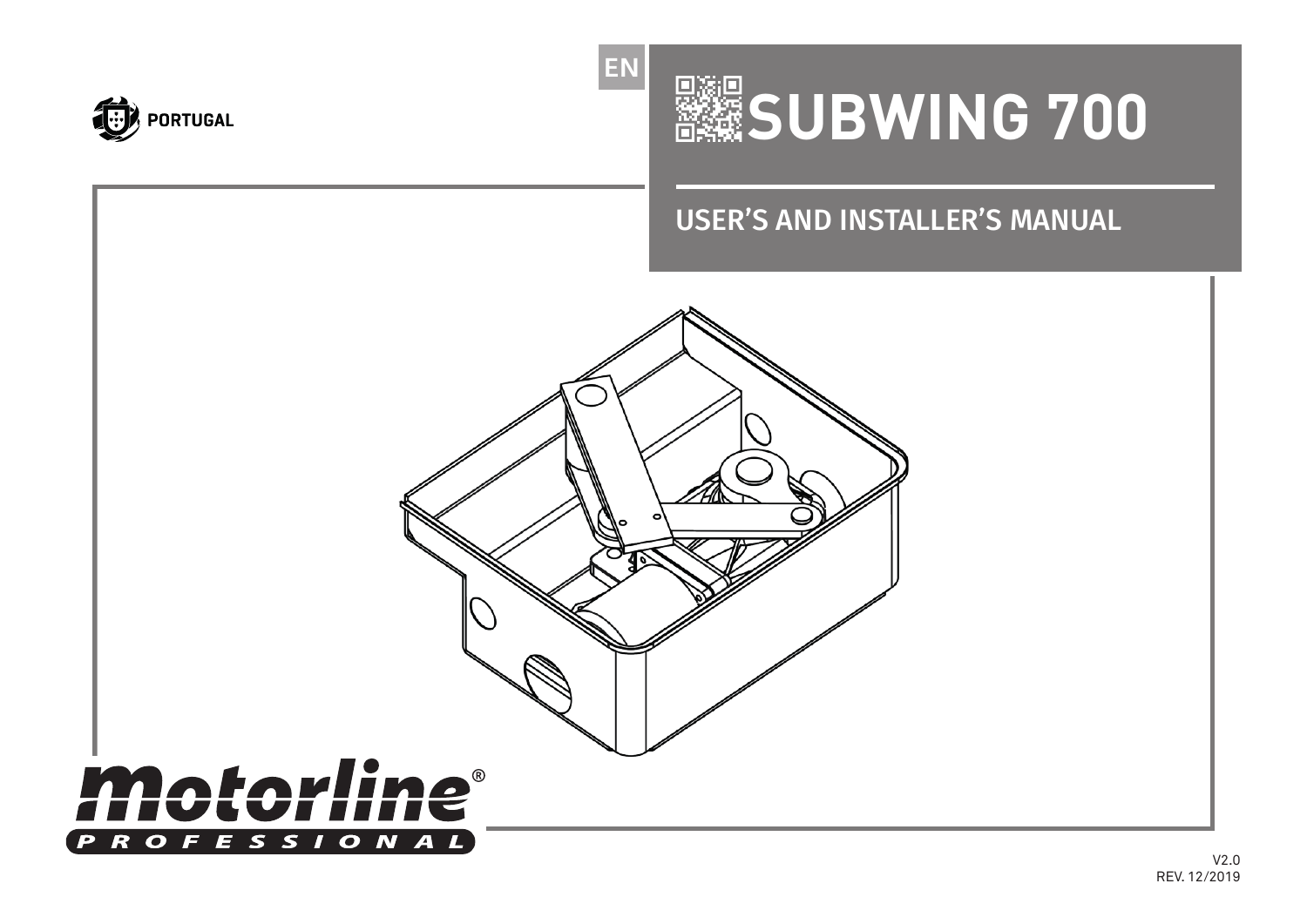### INDEX

| 01. SAFETY INSTRUCTIONS                                                                                                                          | 1B        |
|--------------------------------------------------------------------------------------------------------------------------------------------------|-----------|
| 02. OPERATOR                                                                                                                                     |           |
| <b>CONNECTION SCHEME</b>                                                                                                                         | 4Α        |
| <b>INSTALLATION MAP</b><br><u> 1989 - Johann Stein, mars an de Brasilia (b. 1989)</u>                                                            | 4A        |
| TECHNICAL SPECIFICATIONS<br><u> 1989 - Johann Stein, mars an deutscher Stein und der Stein und der Stein und der Stein und der Stein und der</u> | 4B        |
| <b>DIMENSIONS</b>                                                                                                                                | 4B        |
| 03. INSTALLATION                                                                                                                                 |           |
| <b>GATE WING OPENING ANGLE</b>                                                                                                                   | <b>5A</b> |
| <b>BOX INSTALLATION</b>                                                                                                                          | <b>5B</b> |
| ASSEMBLING THE OPERATOR AND LEVERS                                                                                                               | 6A        |
| FASTENING THE OPERATOR LEVER TO THE GATE<br><u> 1989 - Johann Barn, fransk politik amerikansk politik (</u>                                      | 6B        |
| EMERGENCY RELEASE PROCEDURE                                                                                                                      | <b>7A</b> |
| LIMIT SWITCHES ASSEMBLY (OPTIONAL)                                                                                                               | <b>7A</b> |
| 04. TROUBLESHOOTING                                                                                                                              |           |
| FINAL CONSUMERS AND SPECIALIZED INSTALLERS INSTRUCTIONS                                                                                          | 7В        |

## 00. CONTENT 01. SAFETY INSTRUCTIONS

### ATTENTION:

 $\sum_{i=1}^{n}$ 

石立

This product is certified in accordance with European  $C \in$ Community (EC) safety standards.

This product complies with Directive 2011/65/EU of the European Parliament and of the Council, of 8 June 2011, on **RoHS** the restriction of the use of certain hazardous substances in electrical and electronic equipment.

(Applicable in countries with recycling systems).

This marking on the product or literature indicates that the product and electronic accessories (eg. Charger, USB cable, electronic material, controls, etc.) should not be disposed of as other household waste at the end of its useful life. To avoid possible harm to the environment or human health resulting from the uncontrolled disposal of waste, separate these items from other types of waste and recycle them responsibly to promote the sustainable reuse of material resources. Home users should contact the dealer where they purchased this product or the National Environment Agency for details on where and how they can take these items for environmentally safe recycling. Business users should contact their vendor and check the terms and conditions of the purchase agreement. This product and its electronic accessories should not be mixed with other commercial waste.

This marking indicates that the product and electronic accessories (eg. charger, USB cable, electronic material, controls, etc.) are susceptible to electric shock by direct or indirect contact with electricity. Be cautious when handling the product and observe all safety procedures in this manual.



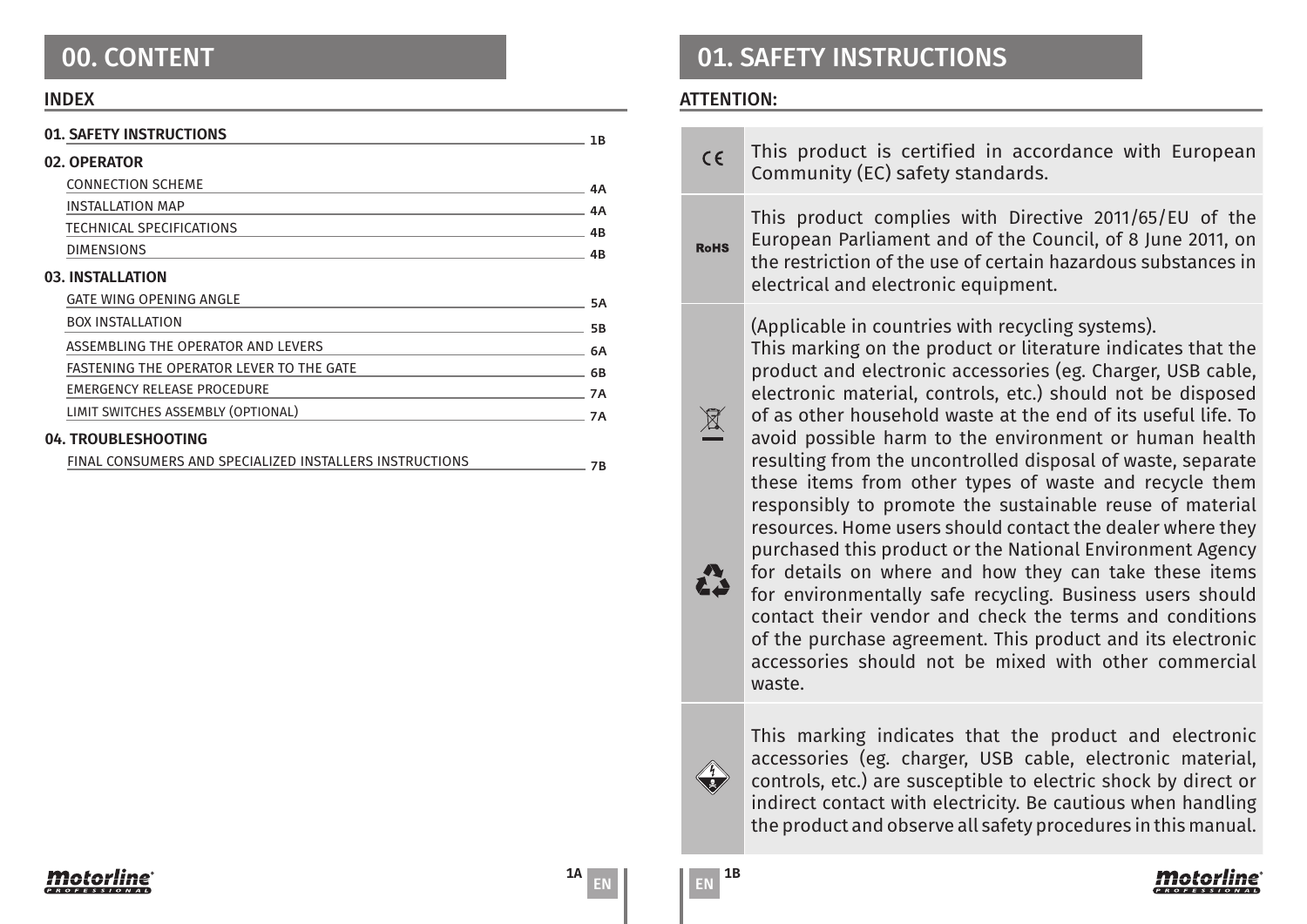## **GENERAL WARNINGS**

- •This manual contains very important safety and usage information. very important. Read all instructions carefully before beginning the installation/usage procedures and keep this manual in a safe place that it can be consulted whenever necessary.
- •This product is intended for use only as described in this manual. Any other enforcement or operation that is not mentioned is expressly prohibited, as it may damage the product and put people at risk causing serious injuries.
- •This manual is intended firstly for specialized technicians, and does not invalidate the user's responsibility to read the "User Norms" section in order to ensure the correct functioning of the product.
- •The installation and repair of this product may be done by qualified and specialized technicians, to assure every procedure are carried out in accordance with applicable rules and norms. Nonprofessional and inexperienced users are expressly prohibited of taking any action, unless explicitly requested by specialized technicians to do so.
- Installations must be frequently inspected for unbalance and the wear signals of the cables, springs, hinges, wheels, supports and other mechanical assembly parts.
- Do not use the product if it is necessary repair or adjustment is required.
- When performing maintenance, cleaning and replacement of parts, the product must be disconnected from power supply. Also including any operation that requires opening the product cover.
- •The use, cleaning and maintenance of this product may be carried out by any persons aged eight years old and over and persons whose physical, sensorial or mental capacities are lower, or by persons without any knowledge of the product, provided that these are supervision and instructions given by persons with experienced in terms of usage of the product in a safe manner and who understands the risks and dangers involved.
- Children shouldn't play with the product or opening devices to avoid

## **WARNINGS FOR TECHNICIANS**

- Before beginning the installation procedures, make sure that you have all the devices and materials necessary to complete the installation of the product.
- You should note your Protection Index (IP) and operating temperature to ensure that is suitable for the installation site.
- Provide the manual of the product to the user and let them know how to handle it in an emergency.
- If the automatism is installed on a gate with a pedestrian door, a door locking mechanism must be installed while the gate is in motion.
- Do not install the product "upside down" or supported by elements do not support its weight. If necessary, add brackets at strategic points to ensure the safety of the automatism.
- Do not install the product in explosive site.
- Safety devices must protect the possible crushing, cutting, transport and danger areas of the motorized door or gate.
- Verify that the elements to be automated (gates, door, windows, blinds, etc.) are in perfect function, aligned and level. Also verify if the necessary mechanical stops are in the appropriate places.
- •The central must be installed on a safe place of any fluid (rain, moisture, etc.), dust and pests.
- You must route the various electrical cables through protective tubes, to protect them against mechanical exertions, essentially on the power supply cable. Please note that all the cables must enter the central from the bottom.
- If the automatism is to be installed at a height of more than 2,5m from the ground or other level of access, the minimum safety and health requirements for the use of work equipment workers at the work of Directive 2009/104/CE of European Parliament and of the Council of 16 September 2009.

• Attach the permanent label for the manual release as close as possible



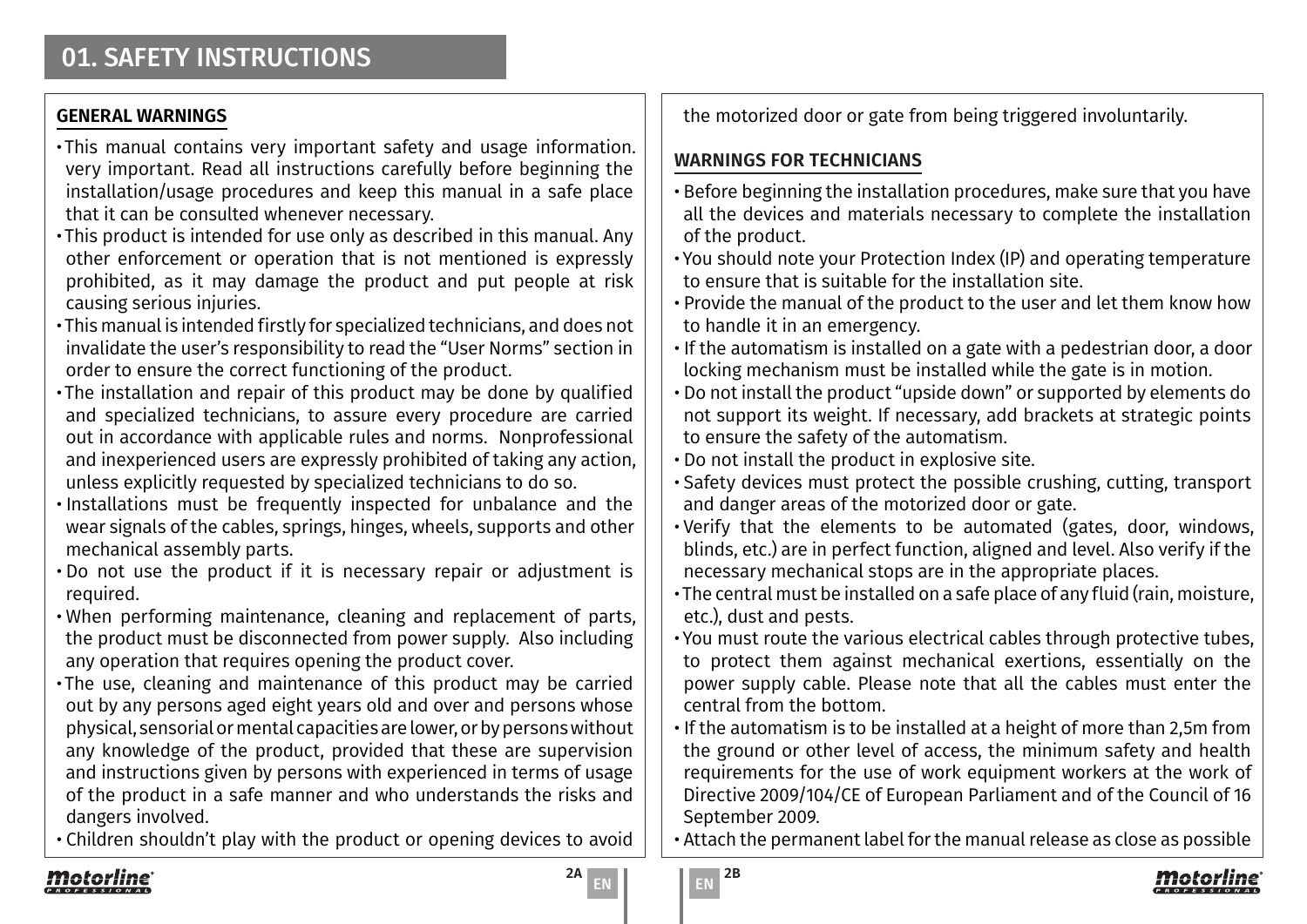to the release mechanism.

- Disconnect means, such as a switch or circuit breaker on the electrical panel, must be provided on the product's fixed power supply leads in accordance with the installation rules.
- If the product to be installed requires power supply of 230Vac or 110Vac, ensure that connection is to an electrical panel with ground connection.
- •The product is only powered by low voltage satefy with central (only at 24V motors)

## **WARNINGS FOR USERS**

- Keep this manual in a safe place to be consulted whenever necessary.
- If the product has contact with fluids without being prepared, it must immediately disconnect from the power supply to avoid short circuits, and consult a specialized technician.
- Ensure that technician has provided you the product manual and informed you how to handle the product in an emergency.
- If the system requires any repair or modification, unlock the automatism, turn off the power and do not use it until all safety conditions have been met.
- In the event of tripping of circuits breakers of fuse failure, locate the malfunction and solve it before resetting the circuit breaker or replacing the fuse. If the malfunction is not repairable by consult this manual, contact a technician.
- Keep the operation area of the motorized gate free while the gate in in motion, and do not create strength to the gate movement.
- Do not perform any operation on mechanical elements or hinges if the product is in motion.

## **RESPONSABILITY**

- Supplier disclaims any liability if:
	- Product failure or deformation result from improper installation use or maintenance!
	- Safety norms are not followed in the installation, use and maintenance of the product.
	- Instructions in this manual are not followed.
	- Damaged is caused by unauthorized modifications
	- In these cases, the warranty is voided.

## **SYMBOLS LEGEND:**



• Important safety notices

• Programming information







• Buttons



EN EN

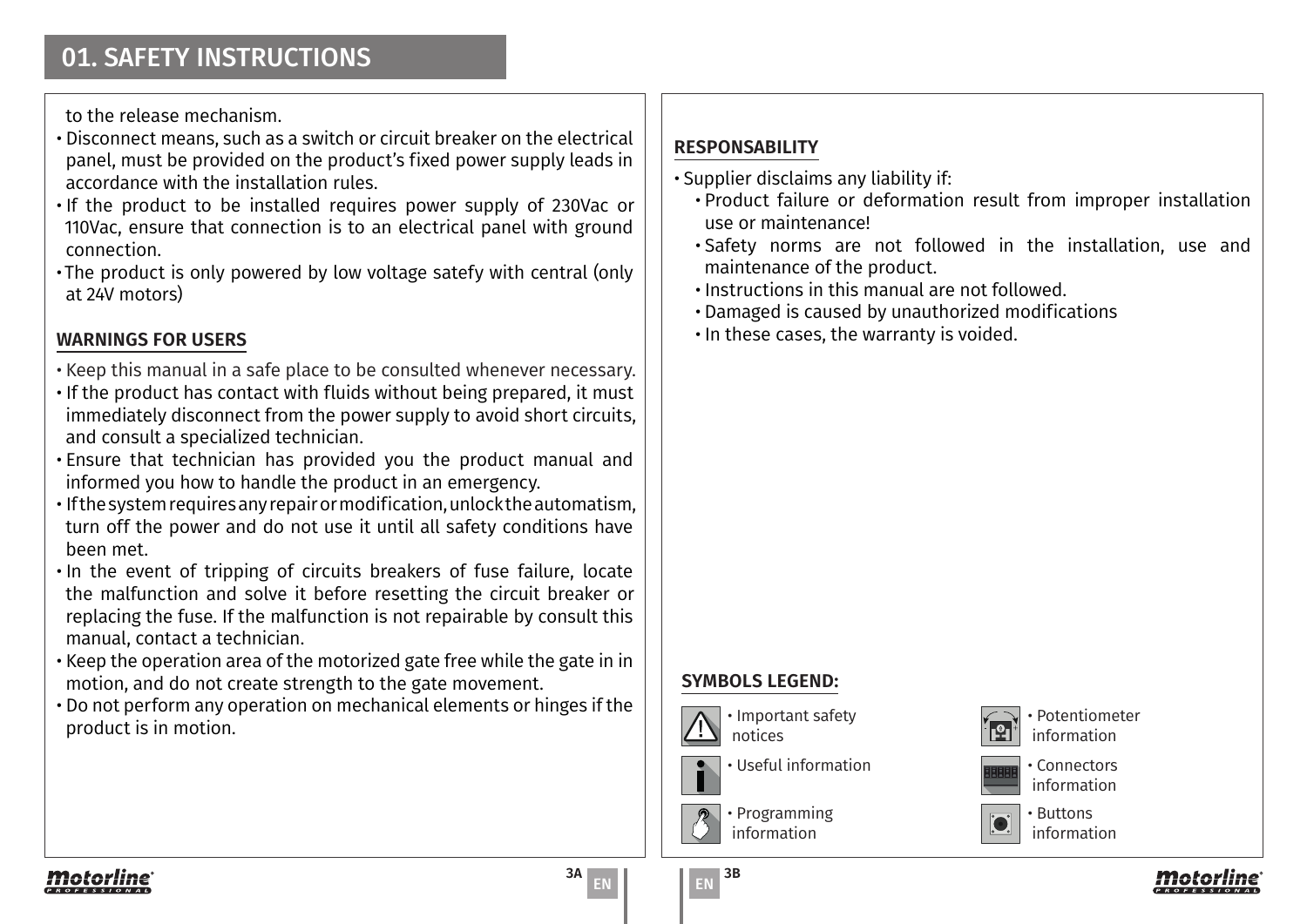



**2** • External photocell

**6** • Electronic control unit

**8** • Remote control

## 02. OPERATOR 02. OPERATOR

## CONNECTION SCHEME TECHNICAL SPECIFICATIONS

| VE AV S<br>vi Fi<br>诹<br>₫<br>∰<br>$\Box$<br>$\bullet$<br>2x1,5mm2 (24V DC)<br>4x1,5mm2 (230V DC)<br>2x0,75mm2<br>4x<br>Photocell TX<br>0,75mm2<br>Photocell RX<br>2x0,75mm2 |                                   | <b>24V</b>               | <b>230V</b>  |
|------------------------------------------------------------------------------------------------------------------------------------------------------------------------------|-----------------------------------|--------------------------|--------------|
|                                                                                                                                                                              | . Max. weight of gate             | 500Kg                    |              |
|                                                                                                                                                                              | . Max. width of gate              | 2,50m                    |              |
|                                                                                                                                                                              | • Motors power supply             | 24V DC                   | 230V AC      |
|                                                                                                                                                                              | • Motor power                     | 50W                      | <b>280W</b>  |
|                                                                                                                                                                              | • Motor RPM                       | 1800                     | 1400         |
|                                                                                                                                                                              | • Condenser                       | $\overline{\phantom{a}}$ | $12,5 \mu F$ |
|                                                                                                                                                                              | • Mechanical unlock for emergency | With key                 |              |
|                                                                                                                                                                              | • Working temperature             | $-25^{\circ}$ C/+55°C    |              |
| 4x0,75mm2                                                                                                                                                                    | • Weight                          | 10Kg                     |              |
| 3x1,5mm2                                                                                                                                                                     | • Protection                      | <b>IP67</b>              |              |
| Alimentation 230V                                                                                                                                                            | • Opening time 90°                | 16 sec                   |              |
|                                                                                                                                                                              | • Force of thrust                 | 250Nm                    |              |
| <b>INSTALLATION MAP</b>                                                                                                                                                      | • Motor current input             | 3A                       | 1,5A         |

## DIMENSIONS







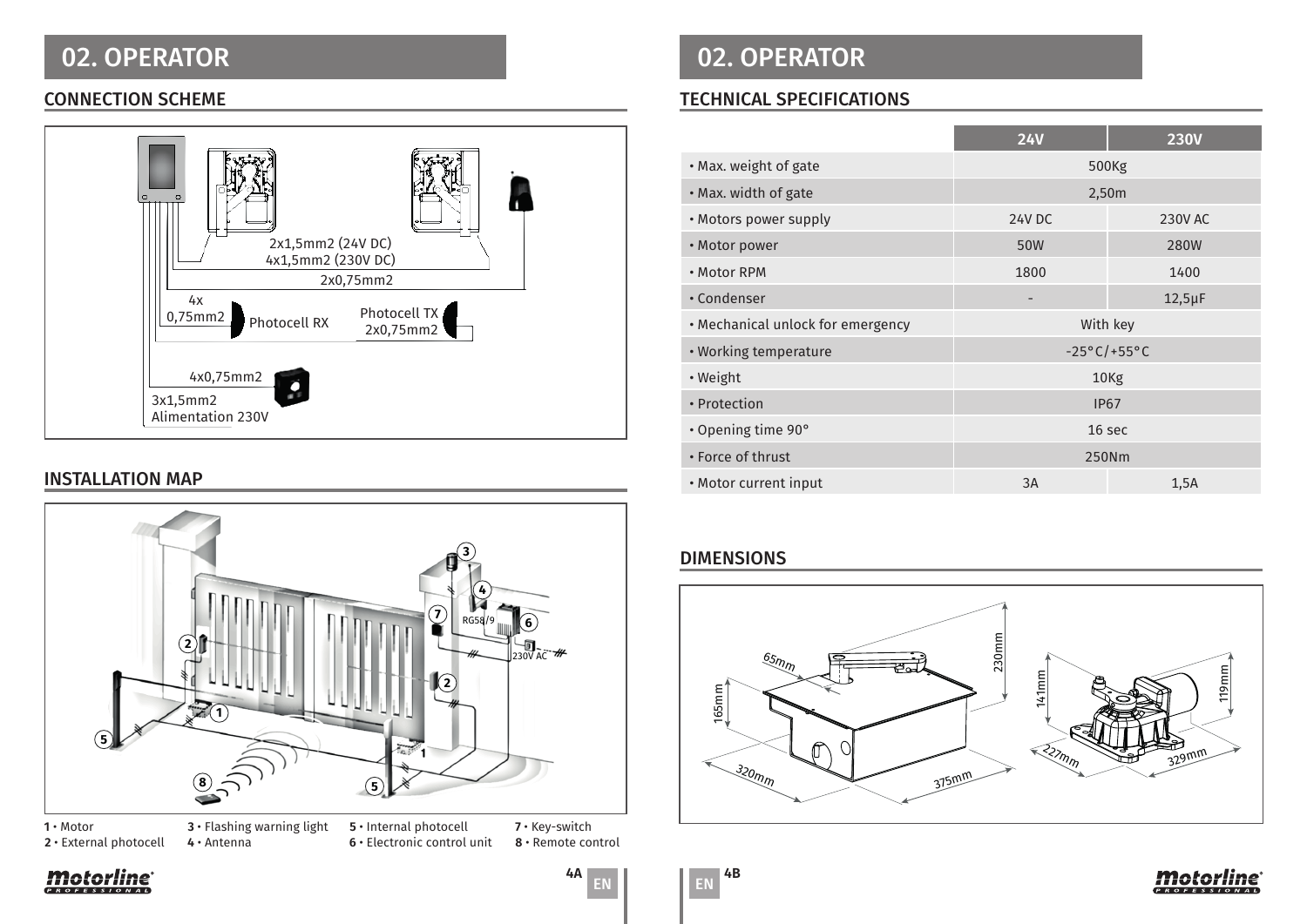# 03. INSTALLATION

### GATE WING OPENING ANGLE

### Establish the required opening angle.





## 03. INSTALLATION

### BOX INSTALLATION

**1** • Dig a hole big enough to hold the box containing the operator (C1).



**2** • Insert the tube for water drainage in the prepared hole (F1).

**3** • Insert the sheath for laying the power cables (F2).

**Note:** while positioning the box, keep in mind the minimum distance there must be between the pillar and the centre of rotation of the gate hinge.

**4** • Cement so that the box cannot be moved, wait for it to dry and then assemble the operator and levers.









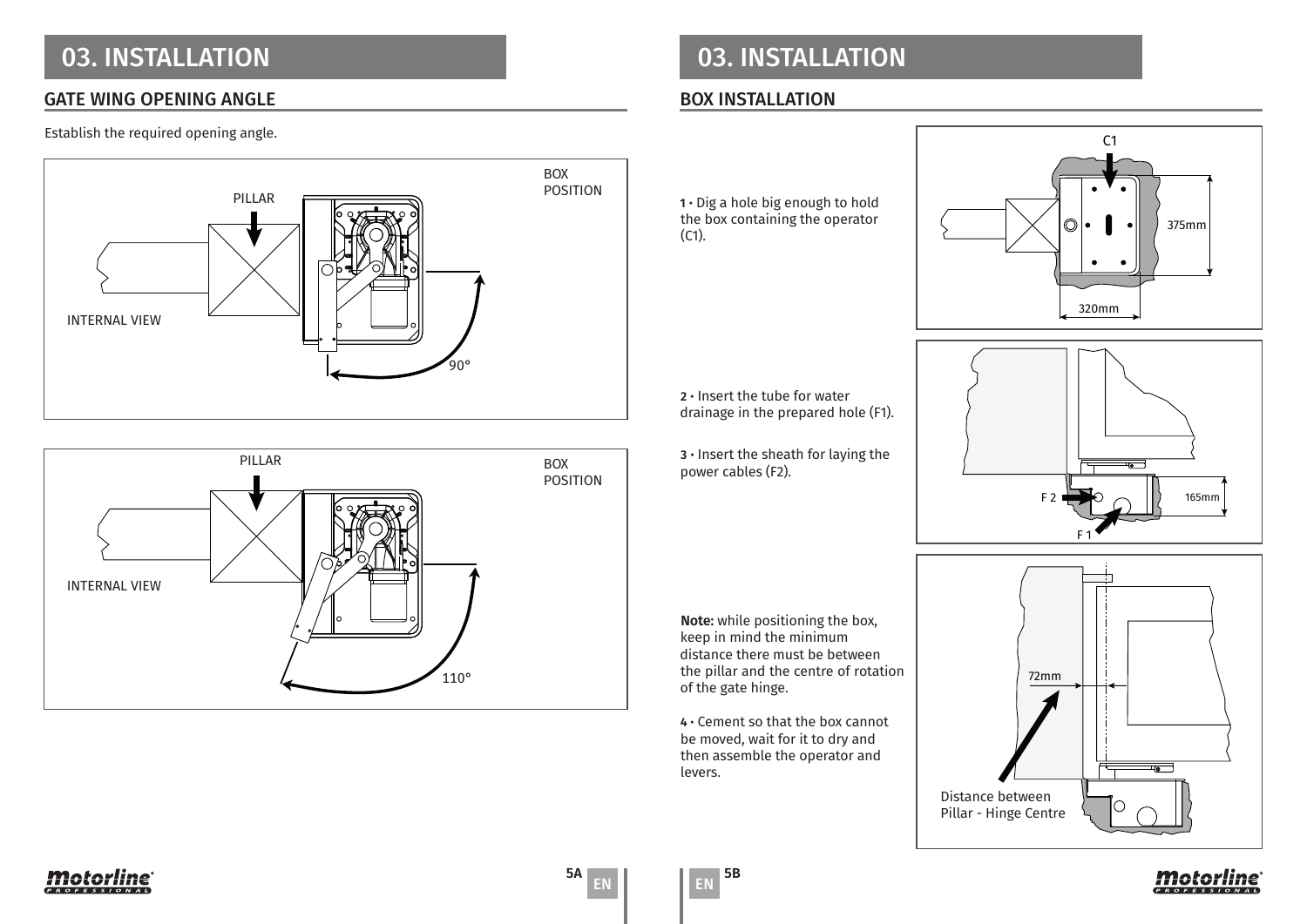# 03. INSTALLATION 03. INSTALLATION

## ASSEMBLING THE OPERATOR AND LEVERS FASTENING THE OPERATOR LEVER TO THE GATE

Insert the cover and fasten it with the screws provided Position.







Position the gate wing and the lever (L1) so that they are perfectly aligned and fasten them by welding or similar.





**2** • Insert the ball in the pin located on the box and fit the gate anchorage lever (L1).

1 • Insert the motor into the foundation case and fixit with nuts and washers supplied.

**3** • Put the connection lever(L2) between the levers (L3) and (L1) and block it with screws and washers supplied